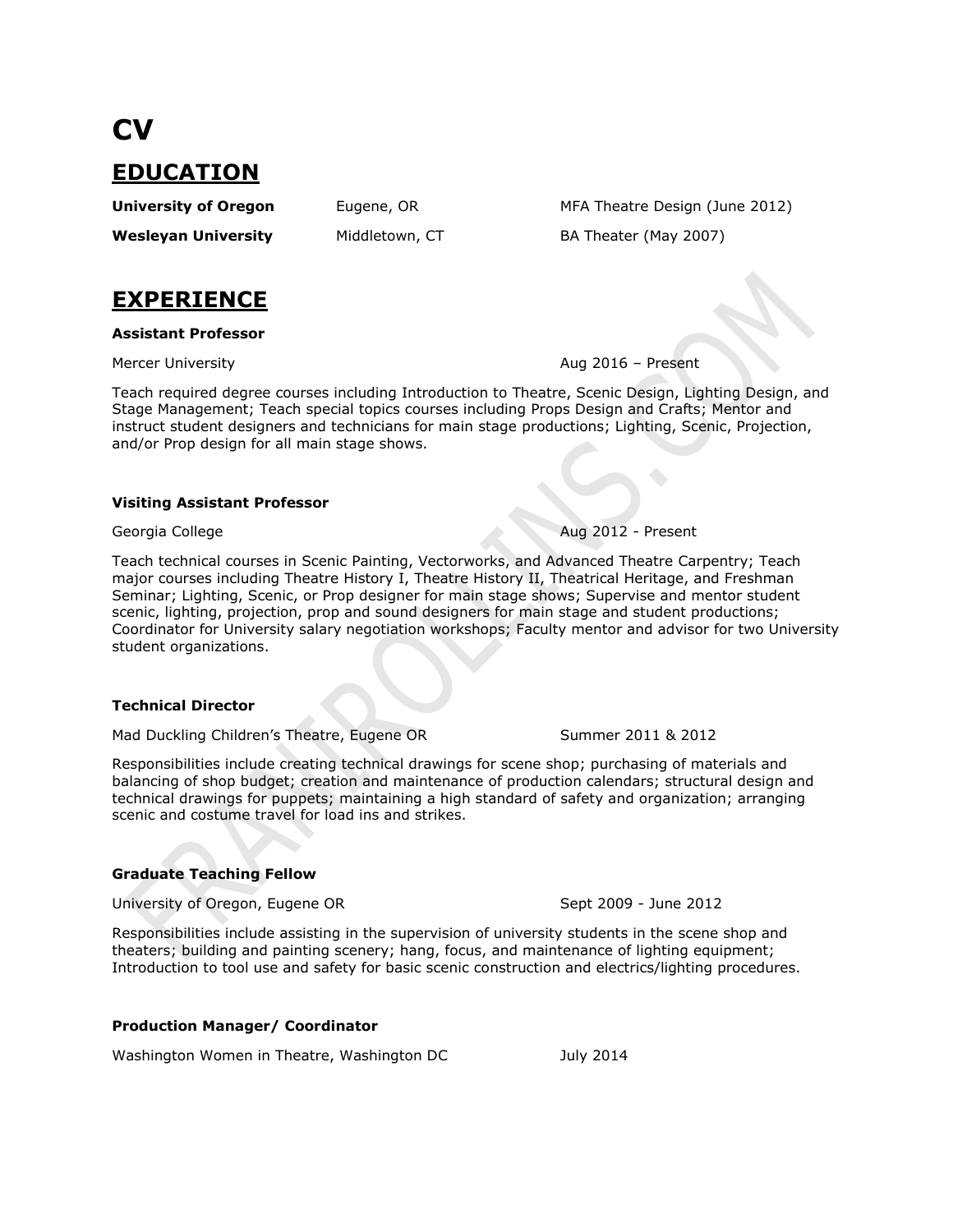Coordinated and managed all technical and logistical needs for bi-annual week-long playwriting festival hosted at American University; Stage manager responsibilities during runs; Contact person between WWIT and Katzen Arts Center staff.

# **TD/ Resident Lighting Designer**

Ganymede Arts, Washington DC and Sept 2008 - 2009

Provides technical direction in the execution of specific projects. Works as intermediary with venue and company staff. Designs and executes lighting plots. Organizes and facilitates all load ins and strikes. Provides knowledgeable and reliant technical support.

# **Scenic Painter (Charge)**

John G Shedd Institute for the Arts, Eugene OR Summer 2010 & 2011

Responsible for coordinating schedules, supplies, and daily agenda's for three scenic painters for summer musicals performed on the Hult Centers' main stage. Communicating scenic designers' elevations through color, faux finishes, trompe l'oeil, texturing with an emphasis on layers and depth.

# **Over-Hire Electrician**

Washington DC area 2009 - 2009 - 2009 - 2009 - 2009 - 2009 - 2009 - 2009 - 2009 - 2009 - 2009 - 2009 - 2009 - 2009 - 2009 - 2009 - 2009 - 2009 - 2009 - 2009 - 2009 - 2009 - 2009 - 2009 - 2009 - 2009 - 2009 - 2009 - 2009 -

Hang and prep instruments as prepared on lighting plot. Execute focus quickly and efficiently. Patching lighting consoles; Light rigging. Strike and maintenance responsibilities for venues including:

Signature Theater, VA; Theater J, Washington DC; Bowie Center for Performing Arts, MD; The Alden Theater, McLean, VA

# **SKILLS**

Computer: Mac platform

- Software: Vectorworks, Lightwright, QLab, Isadora, basic PhotoShop, Stagewrite
- Construction skills: Use of power and hand tools, prop design and construction (strong focus on shop safety); scenic painting/ trompe-l'oeil; MIG welding; theatrical model building; puppetry construction; laying dance floor
- Console Experience: ETC Eos, Ion, Obsession, Express, and Expression; some Leviton experience, some Strand experience
- Operations: Followspot op, light, sound, and projection board op
- Successful grant writing and community outreach project.
- Other: Excellent organizational and scheduling skills; Ability to multi-task and manage under time pressure; Effective communicator with excellent collaborative skills; Leadership with large and small groups.

# **SERVICE**

**Coordinator for Start Smart Salary Negotiation Workshop** 

Georgia College 2015 - Present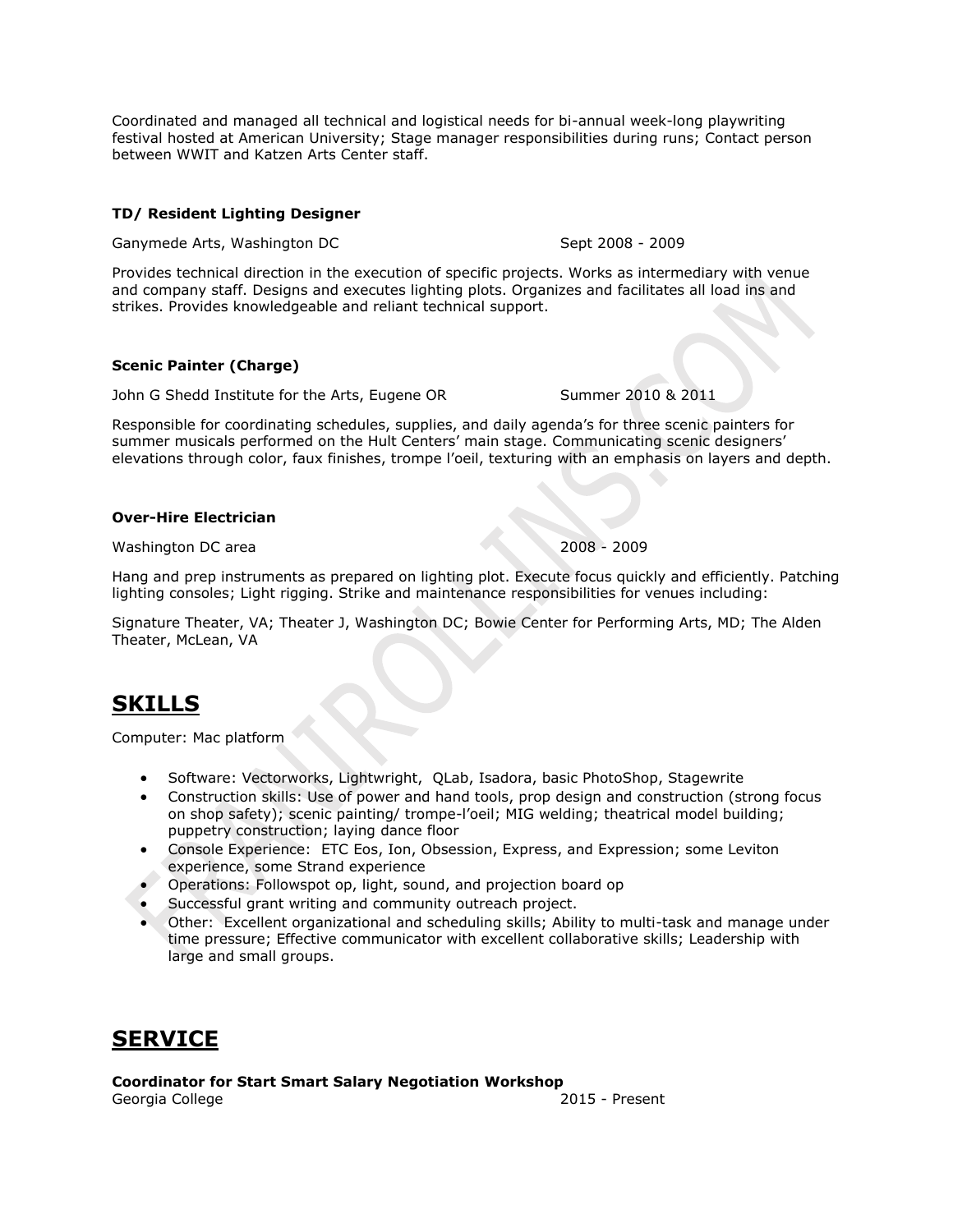Coordinates and manages University's Start Smart Salary Negotiation Workshop; scheduling with workshops in facilitators for 4-5 workshops per semester.

#### **Community Outreach Project Coordinator**

Georgia College Spring 2015

Collaborated with local historical site and theatre department to create community outreach project with students to build, paint, and install new road side signs; managed budget and scheduling; instructed students and community members on process from purchasing to install.

# **Faculty Advisor for Student Organization TWLOHA**

Georgia College 2014 - Present Programing, financial, and legal advising for student organization To Write Love On Her Arms: organization providing support and guidance for students dealing with suicide, self harm, and addiction.

## **Mentee for Georgia College SOAR program**

Georgia College 2012 - Present Part of the Minority Advising Program (MAP), help with successful transitions from high school to college for incoming minority students.

#### **Freshman Orientation Facilitator**

Georgia College **Fall 2012 - 2014** Facilitated discussions and activities for incoming freshman around topics addressed in summer readings/movies; Provided first-week assistance and guidance to incoming class with academic advising, scheduling, and social activities.

## **Georgia Theatre Conference Tech Challenge Co-Coordinator**

Americus, GA 2012 - 2013 Organize equipment and scheduling of Tech Challenge events including light hang and focus, knot tying, costume change, sound execution and drop folding; facilitate judges and scoring at event.

# **Technical Director Search Committee for Theater Department**

University of Oregon 2011 - 2012 Assisting the responsible administrators in recruiting and screening candidates

#### **Graduate Advisory Board**

University of Oregon 2009 - 2012 Help the Graduate School create socially and intellectually supportive community for graduate students; involved in developing the annual interdisciplinary graduate student research forum

# **PROFESSIONAL MEMBERSHIPS**

**United States Institute for Theater Technology (USITT)** National Member 2010 - Present **American Association for University Women (AAUW)** Local Member 2015 – Present

# **TEACHING EXPERIENCE**

# **MERCER UNIVERSITY**

Introduction to Theatre, 30 students max Scenic Design, 12 students StageCraft, 12 students max Stage Management, 2 students Independent Study: Lighting Design, 1 student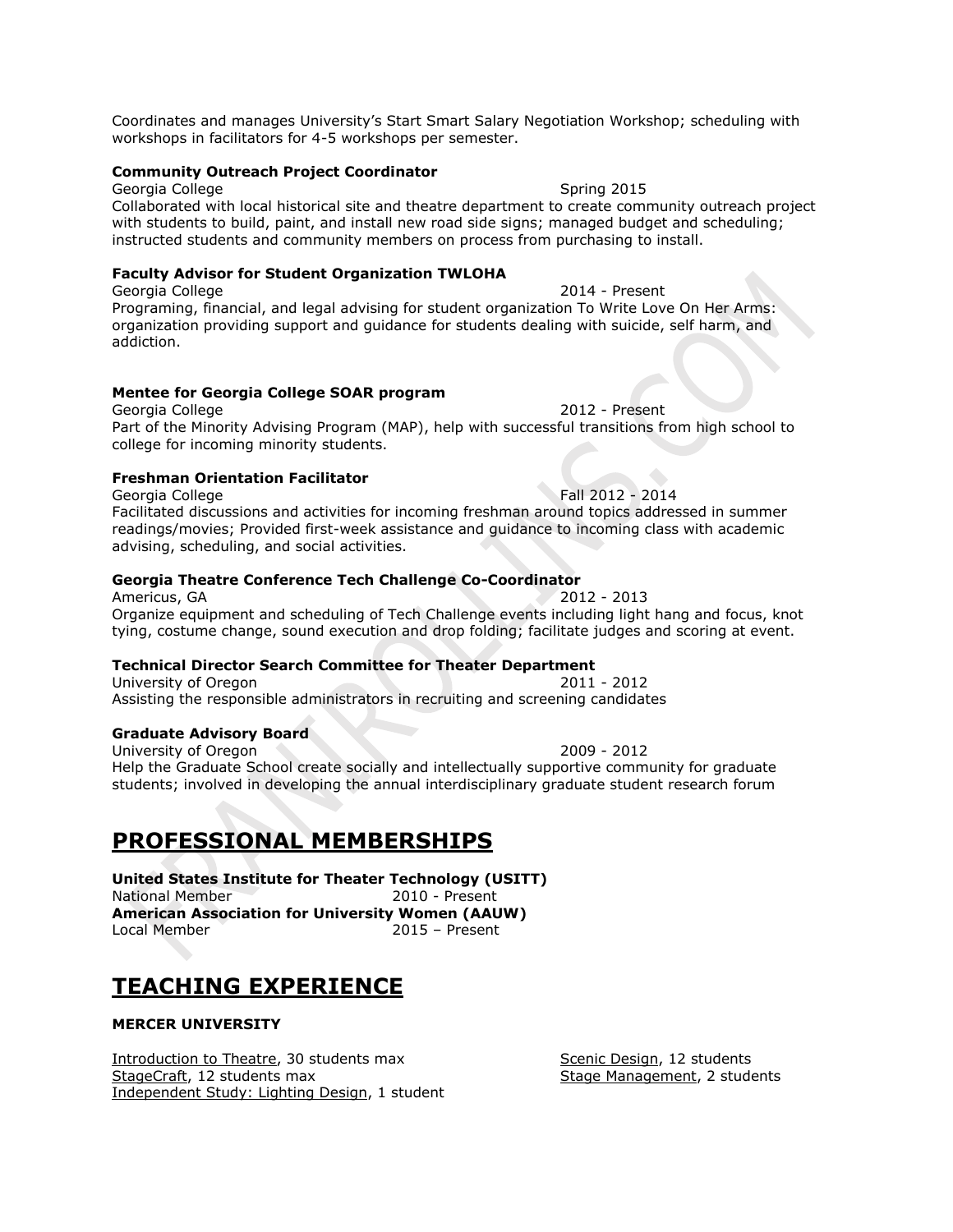### **GEORGIA COLLEGE**

Scenic Painting, 8 students max Construction Techniques, 8 students Vectorworks, 10 students max Theatre History I, 12 students max Stage Craft, 14 students max Theatre History II, 20 students max Audition/Portfolio Workshop, 32 students Theatrical Heritage, 84 student max

#### **UNIVERSITY OF OREGON**

Scenic and Lighting Lab, 9 student max Introduction to Design, 14 students

# **GRANTS, AWARDS, AND SCHOLARSHIPS**

# **Journeyman Grant**

Spring 2015: \$1,300 Georgia College 'Painting Beyond the Stage': A community outreach project within the Scenic Painting class where students designed, built, painted, and installed informational signage for a local community garden center.

# **URACE Student Group Travel Grant**

Spring 2015: \$2,500 Georgia College Grant supported travel for 10 students attending the USITT conference in Fort Worth TX.

# **The Kennedy Center American College Theater Festival Meritorious Achievement Award**

Spring 2014 Georgia College Lighting Design for Anything Goes

# **The Kennedy Center American College Theater Festival Faculty Certificate of Merit**

Fall 2012 Georgia College Technical Direction for The Birds

# **The Kennedy Center American College Theater Festival Meritorious Achievement Award**

Spring 2012 University of Oregon Lighting Design for The Crucible (MFA Thesis Project)

# **The Kennedy Center American College Theater Festival Meritorious Achievement Award**

Spring 2010 University of Oregon Lighting Design for Annelie in the Depths of the Night

# **The Kennedy Center American College Theater Festival Meritorious Achievement Award**  Spring 2011 University of Oregon

Scenic Design for Playhouse Creatures

# **Theatre Arts Department Alumni Graduate Scholarship**

2009 - 2012 Annual Scholarship, University of Oregon

# **Graduate Fellow in Technical Theater (Inaugural year)**

Sept 2007 - May 2008 Wesleyan University, Middletown CT

# **SELECTED PRODUCTION CREDITS**